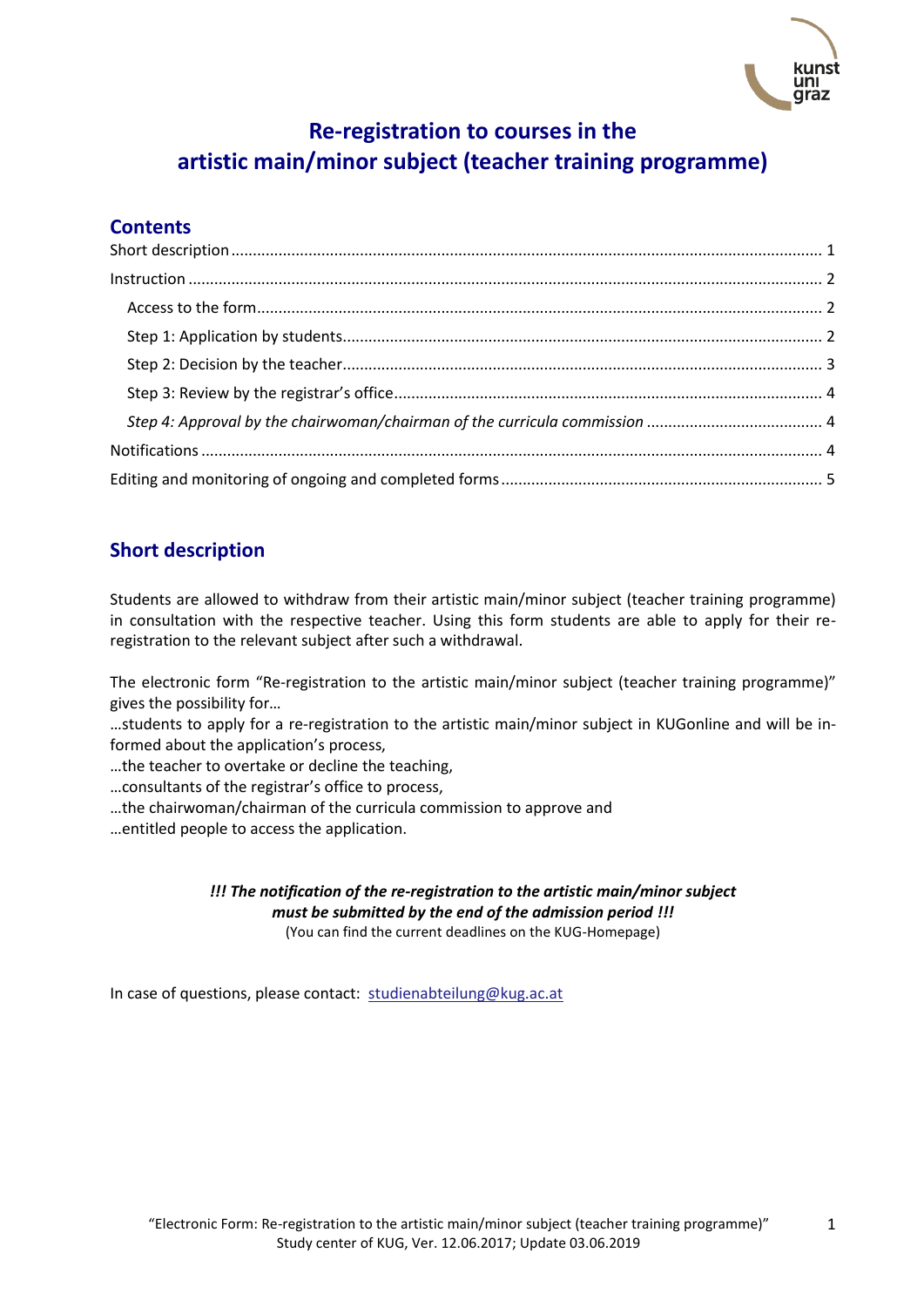

## <span id="page-1-0"></span>**Instruction**

#### **Please consider the following parts of the instruction**

- $\checkmark$  As a **student**: Step 1 (page 2-3) and monitoring (page 5)
- As a **teacher**: Step 2 (page 3-4) and monitoring (page 5)

## <span id="page-1-1"></span>**Access to the form**

To access the form, you have to log-in into [KUGonline](http://online.kug.ac.at/) and click on the "Business processes" link on your personal business card in the column "Services" (on the very right side). If you do not see this menu item, there are no forms that are assigned and neither can be edited by you.

## <span id="page-1-2"></span>**Step 1: Application by students**

#### *For students:*

To apply for a continuation of studies without courses in the central artistic subject, please click "create form" on the top right corner of the "Business processes" frame.

In the new window select the form "Re-registration to the artistic main/minor subject" (out of the category "forms for students") and click "Continue". In case you missed the deadline you can only submit an application for one of the two consecutive semesters or a "late application". Please note that "late applications" maybe not be able to be taken into consideration. Click "Continue" to get to the entry mask of the form.

Group

Edit list parameters Select Overview of all forms

In the entry mask, some required information is already pre-entered: Your name, your student's registration number, and your email address.

## *!!! Please keep in mind:*

*All further information during the process will be sent exclusively to your KUG-email address !!!*

In the section **"Contact details"** please provide a valid phone number in case of short-term queries concerning your application.

In the section **"Information on the re-registration to the artistic main/minor subject"** please state the following information:

- $\checkmark$  Semester for which you want to re-register your central artistic subject
	- *It can only be applied for the two consecutive semesters. Under certain circumstances it is still possible to re-register for the current semester. In order to submit such an application please select "Late Submission".*
- $\checkmark$  Respective study programme, subject of instruction, artistic main/minor subject and instrument/voice
- $\checkmark$  Teacher in the artistic main/minor subject *If the respective person does not appear in the list, please enter the full name in the field below.*
- $\checkmark$  If you want to leave notes for your teacher or the consultant in charge of your application use the commentary box below.

*!!! Per form only one artistic subject can be applied for. If you want to re-register for more than one artistic main/minor subject in the same semester, please fill out another form !!!*

> *!!! To finish the application and forward the form bindingly, please click "Continue" !!!*



T.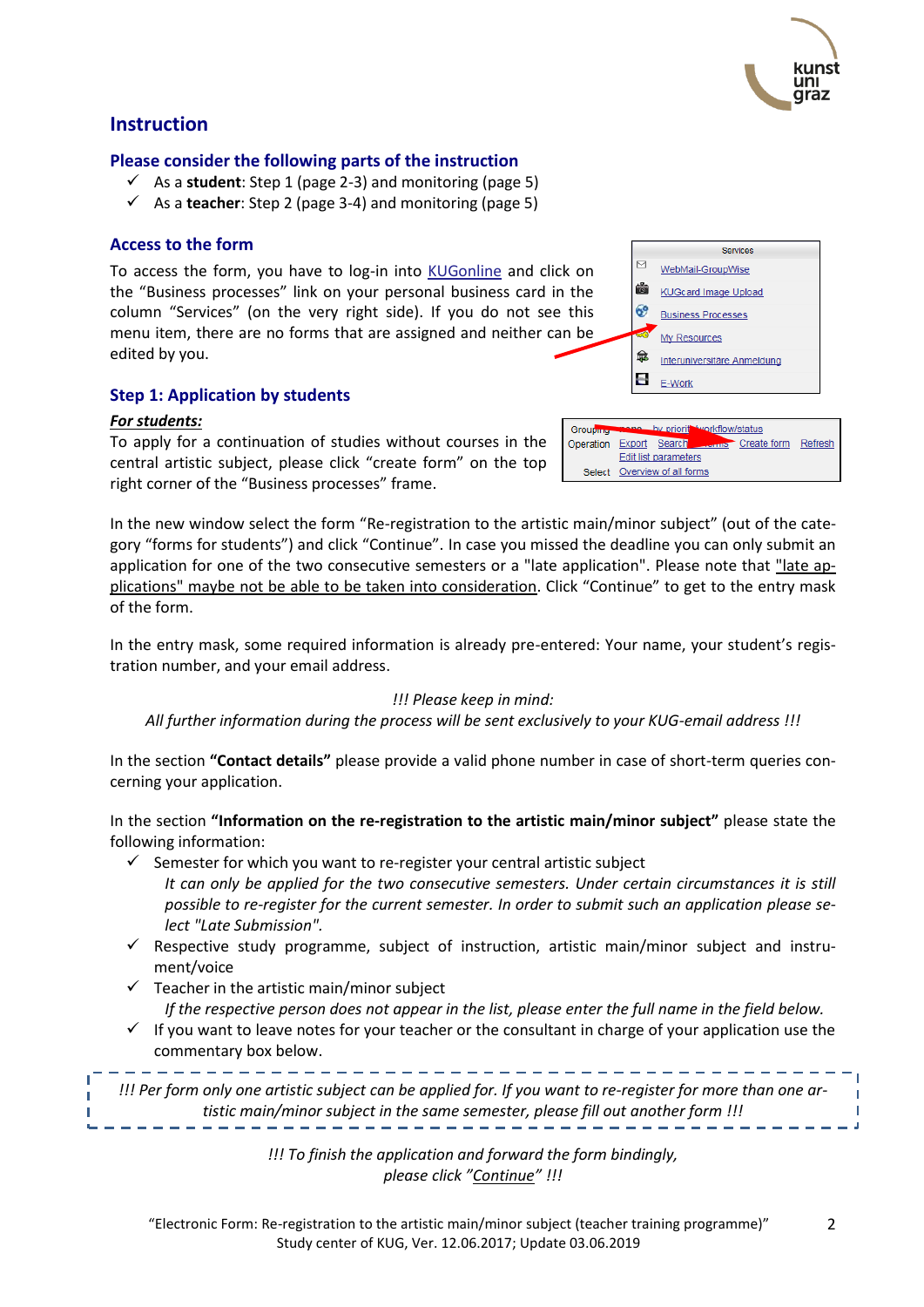|                | ----------   |                           | ----- |
|----------------|--------------|---------------------------|-------|
| <b>Delete</b>  | 2aug<br>əave | Save (no checks performed |       |
| -<br>$\cdot$ . | --------     |                           |       |

Further options:

- "*Delete*": Thereby, all data is removed and the form will be deleted.
- $\checkmark$  ... Save": Thereby, the form with all the entered information will be saved and can be re-edited later. During saving, the entries are checked for completeness. The form will not be forwarded, i.e. you have not submitted an application for a re-registration to the artistic main/minor subject.
- "*Save (no checks performed)*": Thereby, the form with all the entered information will be saved and can be re-edited later. During saving, the entries are not checked for completeness in this case, i.e. forms with missing data can be saved too. The form will not be forwarded, i.e. you have not submitted an application for a re-registration to artistic main/minor subject.

*!!! Please note that in order to submit the application in time you need to forward, not just save, the application before the end of the admission period !!!*

 $\checkmark$  *"*, Cancel": Thereby, the editing will be finished, but the empty form will be saved and may be edited later.

After forwarding the form by clicking "Continue", you will see the complete form with all your given information again. You can close the window now. If necessary, you can use "Print form" on the top right corner to print the application. From now on, you cannot edit your application anymore, but you can always access it in a read-only mode: This way you can monitor the form and find out about its current status.

Once you have submitted the form, the desired teacher automatically receives an e-mail notification that a new application needs to be edited by her/him. Therefore, it is not necessary to contact your teacher to inform him/her about your application. However, if you are looking into the application after some time (see editing and monitoring) and recognize that the form has not been edited, you may want to remind the person.

## <span id="page-2-0"></span>**Step 2: Decision by the teacher**

#### *For teacher:*

When a new application for a re-registration has been submitted and you have been chosen as the desired teacher, you will automatically receive a notification via e-mail. Please log-in into KUGonline and go to "Business processes" via your personal business card. Therein, you will see an overview of all forms that you are able to access.



The column "muss bearbeitet werden" (i.e. editing required) shows the current number of forms which require your editing. By clicking on the number you will see to the appropriate list of applications. Use the pencil icon on the very left of each row to edit the particular form.

| Current list of forms you may access or edit, filtered for priority muss bearbeitet werden |                        |      |           |                                           |     |                                  |                                                                                         |  |                                                       |                              |               |                                                                                                     |
|--------------------------------------------------------------------------------------------|------------------------|------|-----------|-------------------------------------------|-----|----------------------------------|-----------------------------------------------------------------------------------------|--|-------------------------------------------------------|------------------------------|---------------|-----------------------------------------------------------------------------------------------------|
| <b>Form</b><br>No.<br>$A$ $\triangledown$                                                  | Date of<br>application | Name | <b>AV</b> | <b>Students</b><br>registration<br>number | A V | Semester<br><b>AV</b>            | Study programme                                                                         |  | Teacher in the<br>artistic main/minor<br>subject<br>▲ | Priority                     | <b>Status</b> | Workflow                                                                                            |
|                                                                                            |                        |      |           |                                           |     | 17W<br>(Wintersemester)<br>2017) | Lehramtsstudium; UF Musikerziehung; UF<br>Instrumentalmusikerziehung (V 190 593<br>594) |  |                                                       | muss<br>bearbeitet<br>werden | by teacher    | 2: Acceptance Re-registration to the artistic<br>main/minor subject (teacher<br>training programme) |
|                                                                                            |                        |      |           |                                           |     |                                  |                                                                                         |  |                                                       |                              |               |                                                                                                     |
|                                                                                            |                        |      |           |                                           |     |                                  |                                                                                         |  |                                                       |                              |               |                                                                                                     |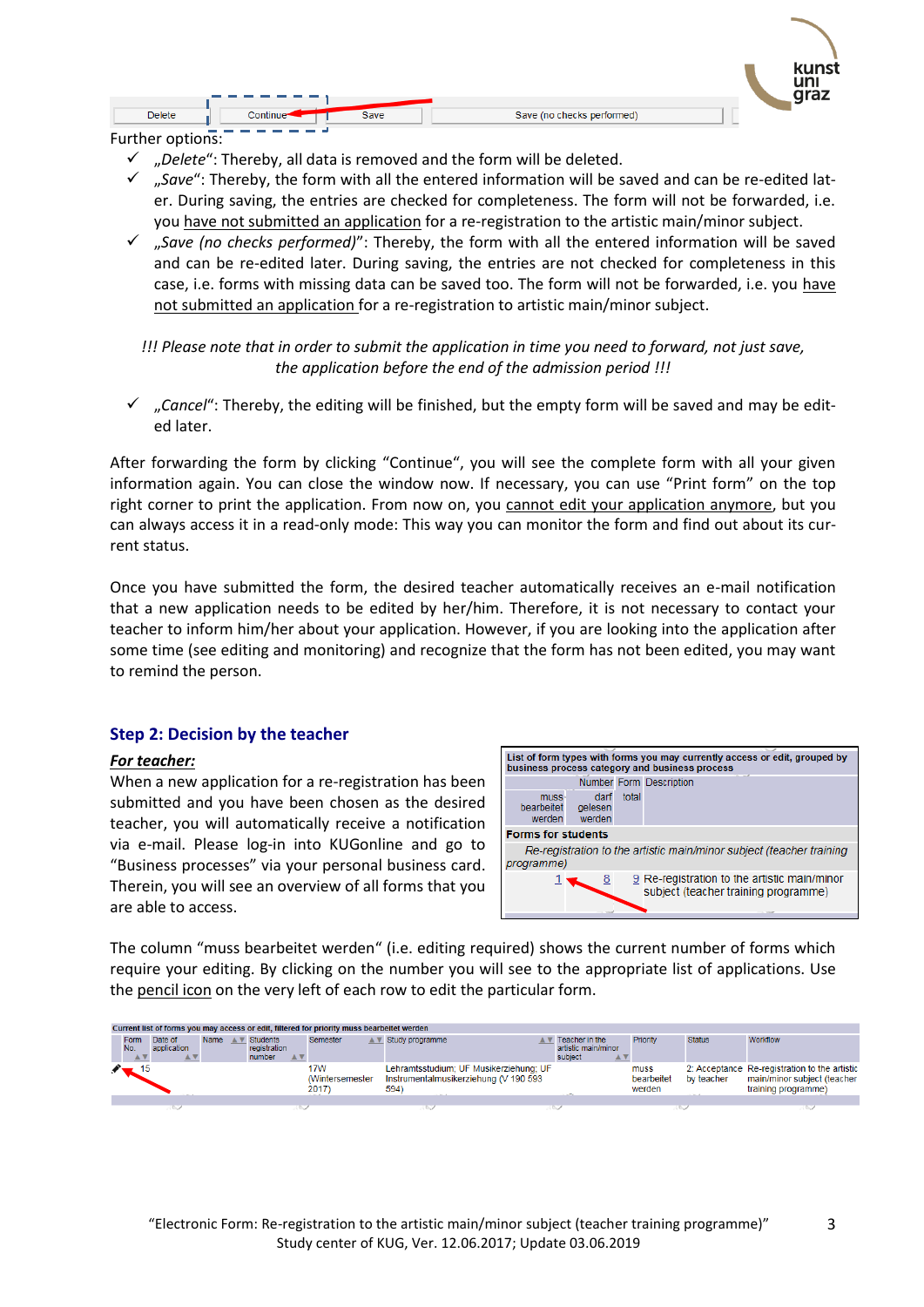

All information that you need in order to decide whether to accept the application and to take over the teaching or not will be given in the form. Use the dropdown menu "Acceptance/Rejection" in the section "Acceptance by teacher in the artistic main/minor subject" to state your decision. Please note that your decision is binding. If necessary, you can leave notes to the student or the administrative staff involved in the process (e.g. registrar's office) in the commentary box below.



Further options:

- $\checkmark$  "Save": Thereby, the form with all the entered information will be saved and can be re-edited later. During saving, the entries are checked for completeness. At this stage, your decision has not been forwarded so far.
- "*Cancel*": Thereby, the editing will be finished, all entered information will be deleted and the application can be edited later.

After forwarding the form by clicking "Continue", you will see the complete form with all your given information again. You can close the window now. From now on, you cannot edit your application anymore, but you can always access it in a read-only mode: This way you can monitor the form and find out about its current status.

## <span id="page-3-0"></span>**Step 3: Review by the registrar's office**

Once the application has been approved by the selected teacher it will be forwarded to the registrar's office for its final review. In case an approval by the chairwoman/chairman of the curricula commission is necessary (e.g. applying for a different teacher, submission of a late application), the registrar's office will forward the application with the according selection to the appropriate body (selection field "Approval" in the section "Approval by the registrar's office").

## <span id="page-3-1"></span>*Step 4: Approval by the chairwoman/chairman of the curricula commission*

In case an approval is necessary (decision made by the registrar's office) the chairwoman/chairman of the curricula commission will receive a notification via e-mail. With the selection field "Approval/Rejection" in the section "Approval by the chairwoman/chairman of the curricula commission" it will be set whether the requested re-registration can be approved or not.

## <span id="page-3-2"></span>**Notifications**

The information about the acceptance/non-acceptance of the re-registration to artistic main/minor subject is automatically sent to the student, the teacher, the institute's secretary and the administrative staff. At this point, on the part of the student and teacher there is no need for further action.